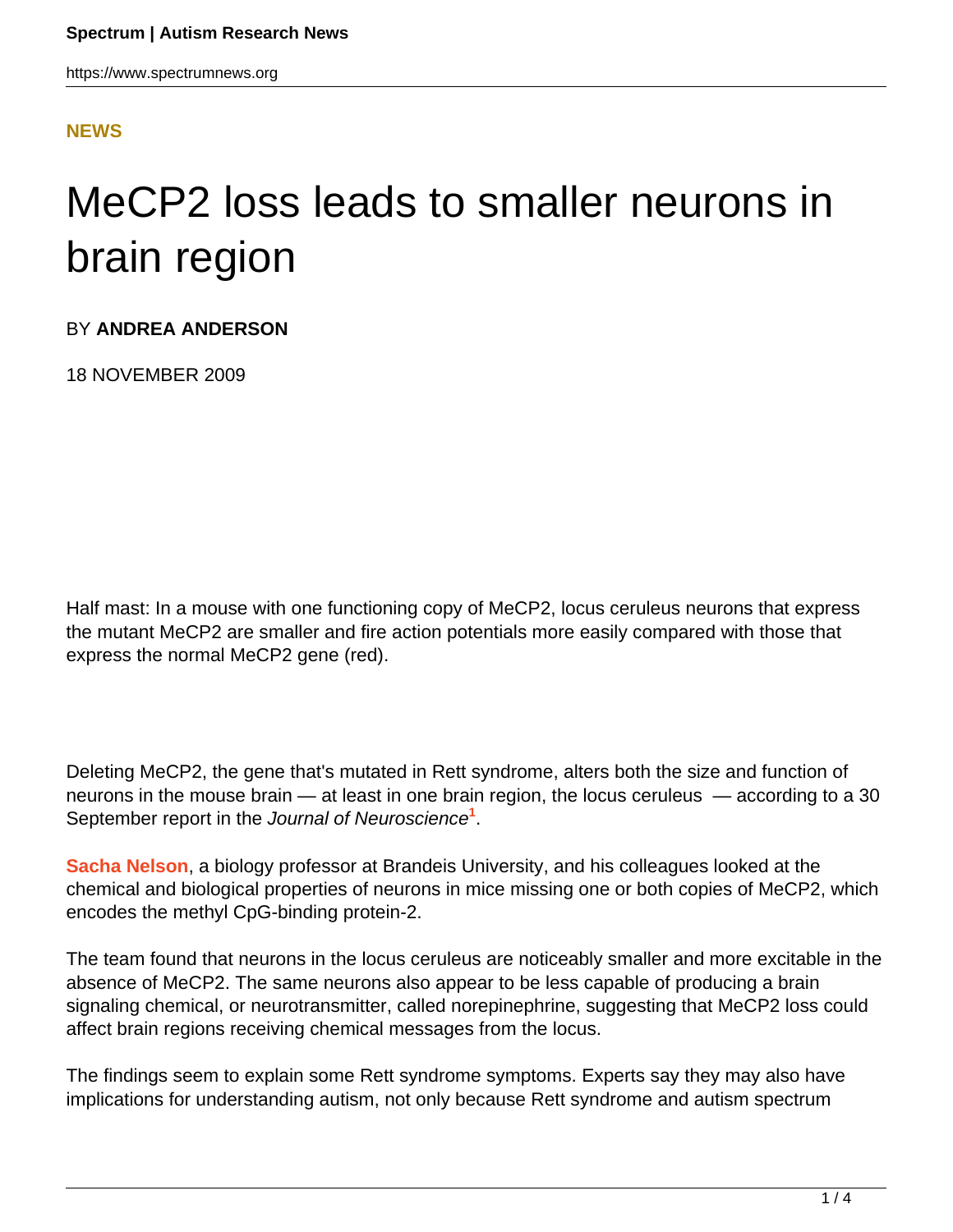disorders share some features, but also because the same brain region was recently proposed to play a role in a subset of autism cases.

Earlier this year, **[Mark Mehler](http://www.einstein.yu.edu/Neurology/faculty_details.aspx?id=1583)** and his colleague **[Dominick Purpura](http://www.einstein.yu.edu/home/faculty/profile.asp?id=1446)** of the Albert Einstein College of Medicine published a review linking the locus ceruleus to at least some cases of autism spectrum disorders<sup>2</sup>. Their idea sprang from the observation that some children's autism symptoms decrease or disappear when they get high fevers**<sup>3</sup>** .

The fever observation led Mehler and Purpura to the locus ceruleus because that region, located in the brain stem, controls both body temperature as well as breathing and stress response. It also produces much of the brain's norepinephrine, delivering it to forebrain regions such as the hippocampus and regions elsewhere in the brain.

Because the symptoms reappear once the fever passes, the effect also suggests that some cases of autism are caused by changes in the way genes are regulated rather than just changes to the genes themselves, Mehler argues.

# Temporary damage:

The pattern also suggests that brain systems involved in autism might not be permanently damaged, he says, but may be improperly regulated under normal physiological conditions — a theory that Mehler says could both explain how environmental factors such as maternal stress contribute to autism risk and account for the wide variation in autism symptoms and severity.

Mehler praised the paper by Nelson and his team, calling it a first look at the role of locus ceruleus neurons in an autism-related disorder.

Several previous studies have relied only on mouse models missing both copies of MeCP2, but Nelson and his colleagues also used a mouse model that has one normal copy of the gene and is missing the other — a situation that resembles that of girls with Rett syndrome.

They found that locus ceruleus neurons missing MeCP2 are about 22 percent smaller than neurons that have the gene.

Because neurons fire in response to cell membrane disturbance, Nelson explains, smaller neurons, which are surrounded by less membrane, are easier to activate. Indeed, the researchers found that the smaller locus ceruleus neurons are more excitable than their normal-sized counterparts.

For example, locus ceruleus neurons from mice missing both copies of MeCP2 fire about 40 percent more often than do those from mice carrying the gene.

In principle, overly excitable neurons should release more norepinephrine. But the team found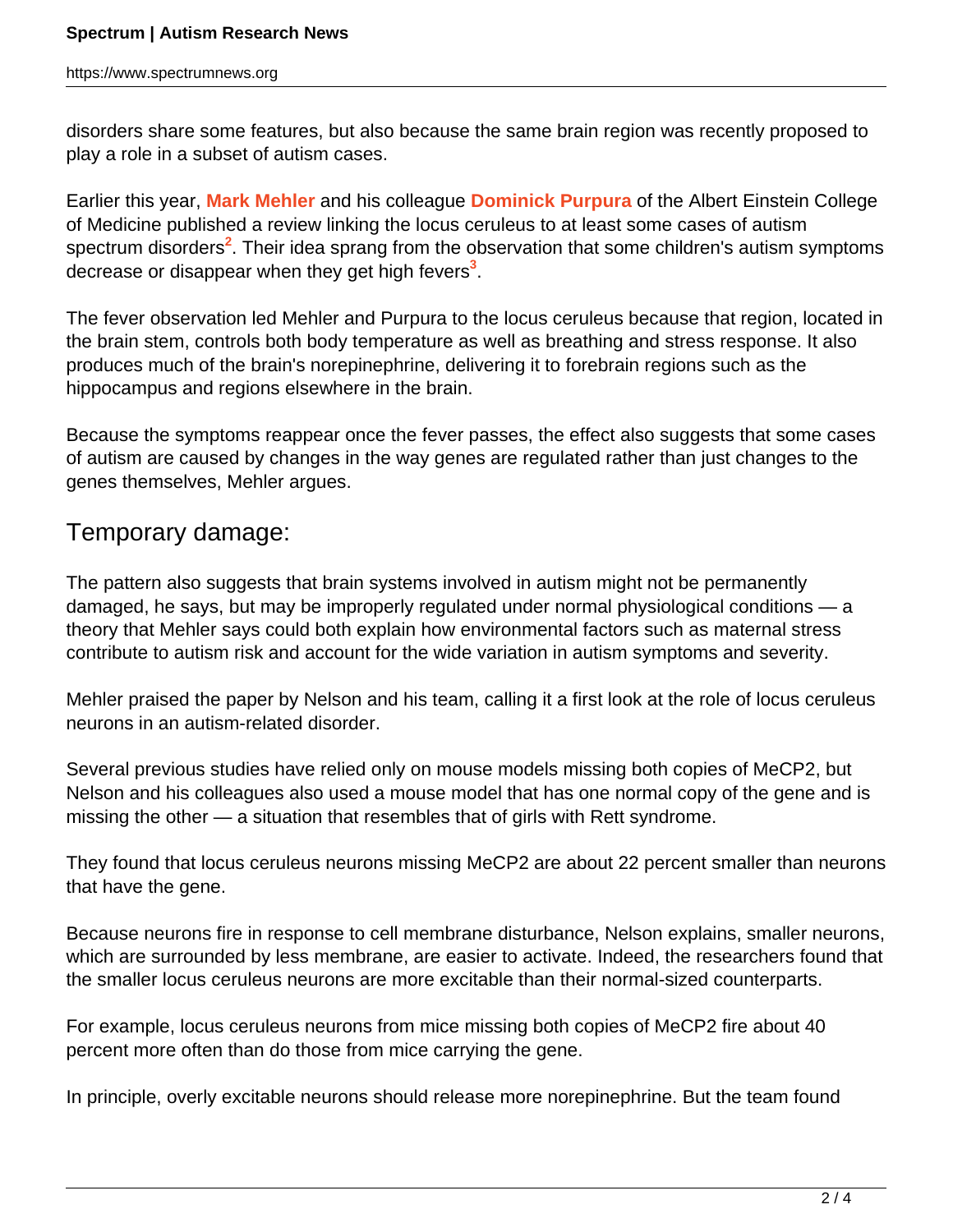another difference in the neurons lacking MeCP2: They contain up to a third less of the enzyme tyrosine hydroxylase, which leads to the production of norepinephrine, suggesting that their norepinephrine levels are lower than that of controls.

Indeed, the team's subsequent experiments showed that a forebrain region innervated by locus ceruleus, called the cingulate cortex, contains lower levels of norepinephrine in mice missing one or both copies of MeCP2.

The findings are novel and unexpected says **[Christian Rosenmund](http://www.bcm.edu/genetics/?pmid=11036)**, molecular and human genetics professor at Baylor College of Medicine, who was not involved in the study.

In 2007, Rosenmund and his colleagues reported that altering the number of copies of MeCP2 affects how signals spread from one neuron to the next in the mouse hippocampus**<sup>4</sup>** . But the size of neurons in the hippocampus does not change when the gene is missing, Rosenmund says, suggesting that MeCP2 loss has different consequences in different cell types.

The results do seem to explain some Rett syndrome symptoms, Rosenmund notes, particularly the breathing problems seen in some girls with the syndrome.

Early studies of Rett syndrome found lower-than-normal levels of norepinephrine — and another neurotransmitter called serotonin — in the brains of individuals with Rett<sup>5</sup>. Rett mouse models have also previously been shown to have both breathing problems and lower norepinephrine levels in their brains**<sup>6</sup>** .

The possible ties to autism are worth following up on, Rosenmund says, but he argues that the results don't definitively implicate the locus ceruleus or norepinephrine, or noradrenaline, signaling in autism.

"It's possible that impaired noradrenergic projections could be the origin of the mental problems that autistic kids have," he says. "But I think it would be far-fetched to say this study explains that."

# References:

1.

Taneja P. et al., J. Neurosci. **29**, 12187-12195 (2009) **[PubMed](http://www.ncbi.nlm.nih.gov/pubmed/19793977?itool=EntrezSystem2.PEntrez.Pubmed.Pubmed_ResultsPanel.Pubmed_RVDocSum&ordinalpos=1)**

2.

Mehler M.F. and D.R. Purpura, Brain Res. Rev. **59**, 388-392 (2009) **[PubMed](http://www.ncbi.nlm.nih.gov/pubmed/19059284?itool=EntrezSystem2.PEntrez.Pubmed.Pubmed_ResultsPanel.Pubmed_RVDocSum&ordinalpos=1)**